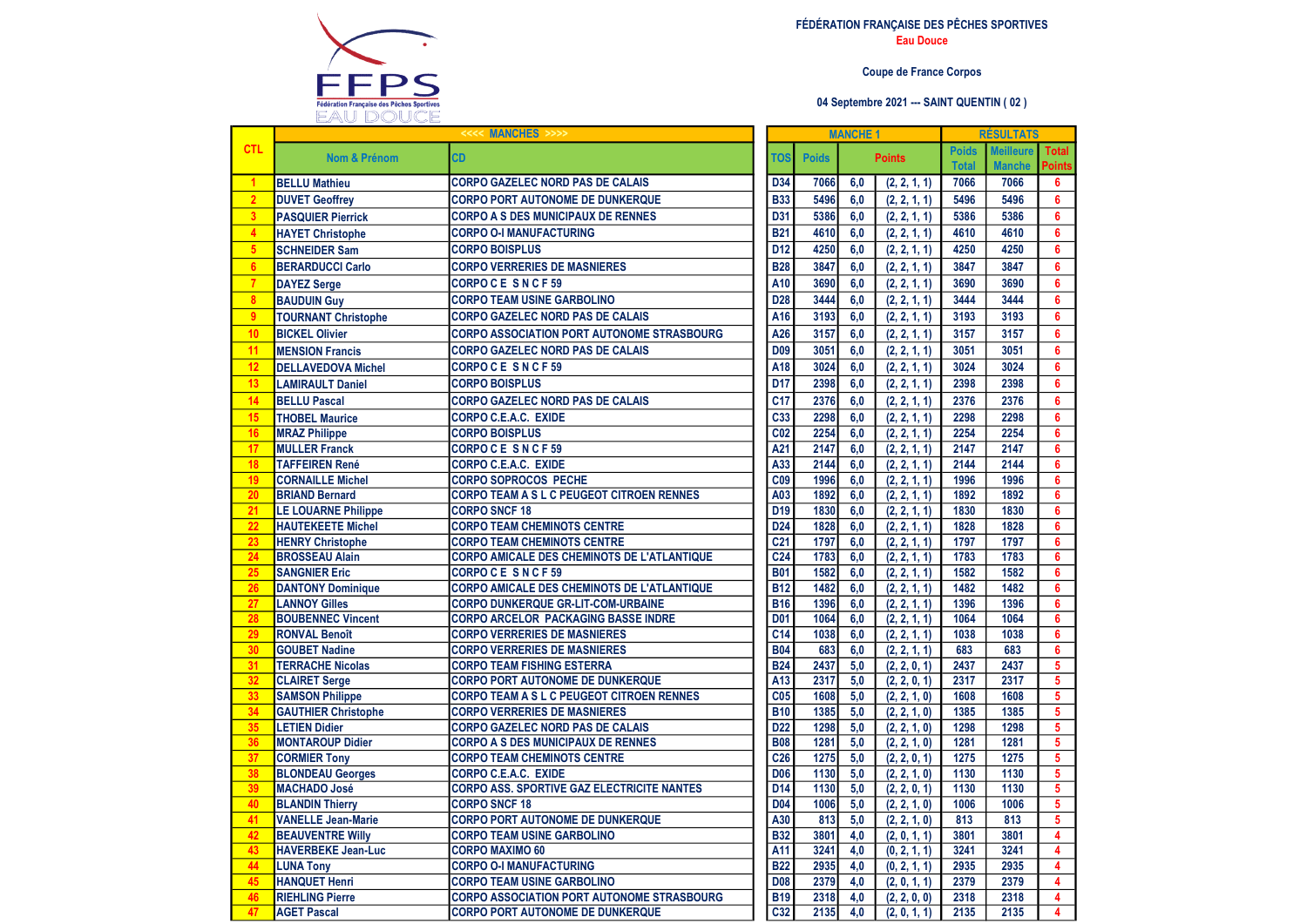| 48  | <b>FAUCILLON Patrick</b>       | <b>CORPO ASSOCIATION SPORTIVE M.B.K.</b>           | A22             | 1878 | 4,0 | (0, 2, 1, 1) | 1878 | 1878 | 4                       |
|-----|--------------------------------|----------------------------------------------------|-----------------|------|-----|--------------|------|------|-------------------------|
| 49  | <b>MOINGT Jean-Luc</b>         | <b>CORPO SOPROCOS PECHE</b>                        | C <sub>08</sub> | 1647 | 4,0 | (2, 0, 1, 1) | 1647 | 1647 | 4                       |
| 50  | <b>DEZITTER Christophe</b>     | <b>CORPO PORT AUTONOME DE DUNKERQUE</b>            | <b>B26</b>      | 1631 | 4.0 | (2, 2, 0, 0) | 1631 | 1631 | 4                       |
| 51  | <b>GUINET François</b>         | <b>CORPO VERRERIES DE MASNIERES</b>                | D <sub>18</sub> | 1504 | 4,0 | (0, 2, 1, 1) | 1504 | 1504 | 4                       |
| 52  | <b>ZERMANN Dominique</b>       | <b>CORPO TEAM CHEMINOTS CENTRE</b>                 | A01             | 1462 | 4,0 | (2, 0, 1, 1) | 1462 | 1462 | 4                       |
| 53  | <b>WESOLOWSKI Christian</b>    | <b>CORPO AMICALE DES CHEMINOTS DE L'ATLANTIQUE</b> | A05             | 1371 | 4.0 | (2, 2, 0, 0) | 1371 | 1371 | 4                       |
| 54  | <b>DOUILLARD Gabriel</b>       | <b>CORPO ARCELOR PACKAGING BASSE INDRE</b>         | <b>B15</b>      | 1111 | 4,0 | (2, 0, 1, 1) | 1111 | 1111 | 4                       |
| 55  | <b>DENIS Alain</b>             | <b>CORPO DUNKERQUE GR-LIT-COM-URBAINE</b>          | C <sub>20</sub> | 938  | 4,0 | (2, 0, 1, 1) | 938  | 938  | 4                       |
| 56  | <b>WILLEMS Jean-Marie</b>      | <b>CORPO PORT AUTONOME DE DUNKERQUE</b>            | A32             | 932  | 4,0 | (2, 0, 1, 1) | 932  | 932  | 4                       |
| 57  | <b>NEVEU Camille</b>           | <b>CORPO SNCF 18</b>                               | C <sub>27</sub> | 804  | 4,0 | (0, 2, 1, 1) | 804  | 804  | 4                       |
| 58  | <b>DEGOUY Christophe</b>       | <b>CORPO GAZELEC NORD PAS DE CALAIS</b>            | A29             | 801  | 4,0 | (2, 0, 1, 1) | 801  | 801  | 4                       |
| 59  | <b>HAVERBEKE Bruno</b>         | <b>CORPO MAXIMO 60</b>                             | <b>B05</b>      | 504  | 4,0 | (0, 2, 1, 1) | 504  | 504  | 4                       |
| 60  | <b>MONTAROUP Alain</b>         | <b>CORPO A S DES MUNICIPAUX DE RENNES</b>          | <b>D33</b>      | 4412 | 3,0 | (2, 0, 0, 1) | 4412 | 4412 | $\overline{\mathbf{3}}$ |
| 61  | <b>GUEGAN Yann</b>             | <b>CORPO A S DES MUNICIPAUX DE RENNES</b>          | A19             | 1960 | 3,0 | (0, 2, 0, 1) | 1960 | 1960 | 3                       |
| 62  | <b>PICHOT Thierry</b>          | <b>CORPO LUMILEDS SPORT</b>                        | D <sub>11</sub> | 1694 | 3,0 | (2, 0, 0, 1) | 1694 | 1694 | $\overline{\mathbf{3}}$ |
| 63  | <b>DUBART Dominique</b>        | <b>CORPO TEAM FISHING ESTERRA</b>                  | D <sub>29</sub> | 1694 | 3,0 | (0, 2, 1, 0) | 1694 | 1694 | $\overline{\mathbf{3}}$ |
| 64  | <b>HOUPPIN Philippe</b>        | <b>CORPO ASSOCIATION SPORTIVE M.B.K.</b>           | C <sub>07</sub> | 1641 | 3,0 | (2, 0, 1, 0) | 1641 | 1641 | 3                       |
| 65  | <b>DECLERCQ Jérôme</b>         | <b>CORPOCE SNCF59</b>                              | <b>D27</b>      | 1608 | 3,0 | (2, 0, 1, 0) | 1608 | 1608 | 3                       |
| 66  | <b>CARPENTIER Patrick</b>      | <b>CORPO ASSOCIATION SPORTIVE M.B.K.</b>           | A09             | 1591 | 3,0 | (2, 0, 1, 0) | 1591 | 1591 | $\overline{\mathbf{3}}$ |
| 67  | <b>WALTZ Jean-Daniel</b>       | <b>CORPO WALUSA INGENERIE</b>                      | <b>D25</b>      | 1530 | 3.0 | (0, 2, 1, 0) | 1530 | 1530 | 3                       |
| 68  | <b>BERNARDIN Philippe</b>      | <b>CORPO O-I MANUFACTURING</b>                     | A08             | 1476 | 3,0 | (2, 0, 1, 0) | 1476 | 1476 | $\overline{\mathbf{3}}$ |
| 69  | <b>LABY Jean-Marie</b>         | <b>CORPO VERRERIES DE MASNIERES</b>                | A07             | 1436 | 3,0 | (2, 0, 1, 0) | 1436 | 1436 | $\overline{\mathbf{3}}$ |
| 70  | <b>MOREAU Fabien</b>           | <b>CORPO TEAM USINE GARBOLINO</b>                  | <b>B31</b>      | 1424 | 3.0 | (2, 0, 1, 0) | 1424 | 1424 | $\overline{\mathbf{3}}$ |
| 71  | <b>DELESTRE Christophe</b>     | <b>CORPO EURO TYRE-CONTI CLUB</b>                  | C <sub>04</sub> | 1339 | 3,0 | (2, 0, 0, 1) | 1339 | 1339 | $\overline{\mathbf{3}}$ |
| 72  | <b>WEIDER Eric</b>             | <b>CORPO WALUSA INGENERIE</b>                      | A23             | 1138 | 3,0 | (0, 2, 0, 1) | 1138 | 1138 | $\overline{\mathbf{3}}$ |
| 73  | <b>GARREAU Gael</b>            | <b>CORPO ASS. SPORTIVE GAZ ELECTRICITE NANTES</b>  | C10             | 1122 | 3,0 | (0, 2, 0, 1) | 1122 | 1122 | $\mathbf{3}$            |
| 74  | <b>REVERSEAU Patrick</b>       | <b>CORPO ARCELOR PACKAGING BASSE INDRE</b>         | C <sub>11</sub> | 1079 | 3,0 | (0, 2, 0, 1) | 1079 | 1079 | $\overline{\mathbf{3}}$ |
| 75  | <b>GALANT Cédric</b>           | <b>CORPO TEAM CHEMINOTS CENTRE</b>                 | A15             | 993  | 3,0 | (2, 0, 0, 1) | 993  | 993  | $\overline{\mathbf{3}}$ |
| 76  | <b>BAUDRY Michel</b>           | <b>CORPO WALUSA INGENERIE</b>                      | C <sub>15</sub> | 947  | 3,0 | (0, 2, 1, 0) | 947  | 947  | 3                       |
| 77  | <b>DECRESSAC Dominique</b>     | <b>CORPO O-I MANUFACTURING</b>                     | <b>B29</b>      | 873  | 3,0 | (0, 2, 1, 0) | 873  | 873  | $\overline{\mathbf{3}}$ |
| 78  | <b>MOREAU Eric</b>             | <b>CORPO LUMILEDS SPORT</b>                        | C <sub>31</sub> | 841  | 3.0 | (2, 0, 1, 0) | 841  | 841  | $\overline{\mathbf{3}}$ |
| 79  | <b>DEVULDER Christophe</b>     | <b>CORPO DUNKERQUE GR-LIT-COM-URBAINE</b>          | C <sub>19</sub> | 803  | 3,0 | (2, 0, 0, 1) | 803  | 803  | $\mathbf{3}$            |
| 80  | <b>SABOT Eric</b>              | <b>CORPO TEAM CHEMINOTS CENTRE</b>                 | D <sub>03</sub> | 680  | 3,0 | (2, 0, 0, 1) | 680  | 680  | $\overline{\mathbf{3}}$ |
| 81  | <b>CUVILLIER Stéphanie</b>     | <b>CORPO SOPROCOS PECHE</b>                        | C30             | 645  | 3,0 | (2, 0, 1, 0) | 645  | 645  | $\overline{\mathbf{3}}$ |
| 82  | <b>HOME Francis</b>            | <b>CORPOCE SNCF59</b>                              | <b>B34</b>      | 3036 | 2,0 | (0, 0, 1, 1) | 3036 | 3036 | $\overline{2}$          |
| 83  | <b>WALTZ Francis</b>           | <b>CORPO WALUSA INGENERIE</b>                      | C34             | 1852 | 2,0 | (0, 0, 1, 1) | 1852 | 1852 | $\overline{2}$          |
| 84  | <b>GRANNEL José</b>            | <b>CORPO O-I MANUFACTURING</b>                     | <b>B09</b>      | 1128 | 2,0 | (0, 0, 1, 1) | 1128 | 1128 | $\overline{2}$          |
| 85  | <b>HOURDEQUIN Olivier</b>      | <b>CORPO TEAM FISHING ESTERRA</b>                  | <b>B17</b>      | 967  | 2,0 | (0, 0, 1, 1) | 967  | 967  | $\overline{2}$          |
| 86  | <b>BARBUT Sébastien</b>        | <b>CORPO MAXIMO 60</b>                             | D <sub>20</sub> | 890  | 2,0 | (0, 2, 0, 0) | 890  | 890  | $\overline{2}$          |
| 87  | <b>CARTON Philippe</b>         | <b>CORPO AMICALE DES CHEMINOTS DE L'ATLANTIQUE</b> | A28             | 760  | 2,0 | (2, 0, 0, 0) | 760  | 760  | $\overline{2}$          |
| 88  | <b>MEHLASE Denis</b>           | <b>CORPO ASSOCIATION PORT AUTONOME STRASBOURG</b>  | C <sub>12</sub> | 655  | 2,0 | (0, 2, 0, 0) | 655  | 655  | $\overline{2}$          |
| 89  | <b>DUVAL Patrice</b>           | CORPO TEAM A S L C PEUGEOT CITROEN RENNES          | C <sub>23</sub> | 526  | 2,0 | (2, 0, 0, 0) | 526  | 526  | $\overline{2}$          |
| 90  | <b>PETITEAU Stéphane</b>       | <b>CORPO EURO TYRE-CONTI CLUB</b>                  | <b>B02</b>      | 381  | 2,0 | (0, 2, 0, 0) | 381  | 381  | $\overline{2}$          |
| 91  | <b>MONVOISIN Rodrique</b>      | <b>CORPO GAZELEC NORD PAS DE CALAIS</b>            | C <sub>29</sub> | 358  | 2,0 | (2, 0, 0, 0) | 358  | 358  | $\overline{2}$          |
| 92  | <b>QUIQUENPOIS Alain</b>       | <b>CORPO PORT AUTONOME DE DUNKERQUE</b>            | D <sub>15</sub> | 308  | 2,0 | (0, 2, 0, 0) | 308  | 308  | $\overline{2}$          |
| 93  | <b>MANDEREAU Laurent</b>       | <b>CORPO AMICALE DES CHEMINOTS DE L'ATLANTIQUE</b> | A24             | 275  | 2,0 | (0, 2, 0, 0) | 275  | 275  | 2                       |
| 94  | <b>PARENT François</b>         | CORPOCE SNCF59                                     | <b>B07</b>      | 210  | 2,0 | (2, 0, 0, 0) | 210  | 210  | $\mathbf{2}$            |
| 95  | <b>DUVET Axel</b>              | CORPO PORT AUTONOME DE DUNKERQUE                   | <b>B13</b>      | 190  | 2,0 | (0, 2, 0, 0) | 190  | 190  | $\overline{2}$          |
| 96  | <b>WALTZ Charles</b>           | <b>CORPO WALUSA INGENERIE</b>                      | D35             | 2734 | 1,0 | (0, 0, 1, 0) | 2734 | 2734 | 1                       |
| 97  | <b>DEVIN Georget</b>           | <b>CORPO DUNKERQUE GR-LIT-COM-URBAINE</b>          | <b>B20</b>      | 1493 | 1,0 | (0, 0, 1, 0) | 1493 | 1493 | 1                       |
| 98  | <b>THOMANN Bernard</b>         | <b>CORPO WALUSA INGENERIE</b>                      | <b>B23</b>      | 1428 | 1,0 | (0, 0, 0, 1) | 1428 | 1428 | 1                       |
| 99  | <b>FREYBURGER Guillaume</b>    | <b>CORPO WALUSA INGENERIE</b>                      | C <sub>03</sub> | 1190 | 1,0 | (0, 0, 1, 0) | 1190 | 1190 | 1                       |
| 100 | <b>VEDY/HAUTEKEETE Corinne</b> | <b>CORPO TEAM CHEMINOTS CENTRE</b>                 | D30             | 1122 | 1,0 | (0, 0, 0, 1) | 1122 | 1122 | 1                       |
| 101 | <b>BOURSAUD Nicolas</b>        | <b>CORPO TEAM CHEMINOTS CENTRE</b>                 | A17             | 992  | 1,0 | (0, 0, 1, 0) | 992  | 992  | 1                       |
| 102 | <b>DORCHIES Arnaud</b>         | <b>CORPO C.E.A.C. EXIDE</b>                        | A14             | 896  | 1,0 | (0, 0, 1, 0) | 896  | 896  | 1                       |
| 103 | <b>CAUCHOIS Yves</b>           | <b>CORPO AMICALE DES CHEMINOTS DE L'ATLANTIQUE</b> | A02             | 829  | 1,0 | (0, 0, 1, 0) | 829  | 829  | 1                       |
| 104 | <b>PAVLOVIC Milan</b>          | <b>CORPO ASSOCIATION PORT AUTONOME STRASBOURG</b>  | C16             | 797  | 1,0 | (0, 0, 0, 1) | 797  | 797  | 1                       |
| 105 | <b>BARABINOT Philippe</b>      | <b>CORPO EURO TYRE-CONTI CLUB</b>                  | <b>D07</b>      | 785  | 1,0 | (0, 0, 1, 0) | 785  | 785  | 1                       |
| 106 | <b>PAQUET Joël</b>             | <b>CORPO GAZELEC NORD PAS DE CALAIS</b>            | C <sub>25</sub> | 782  | 1,0 | (0, 0, 1, 0) | 782  | 782  |                         |